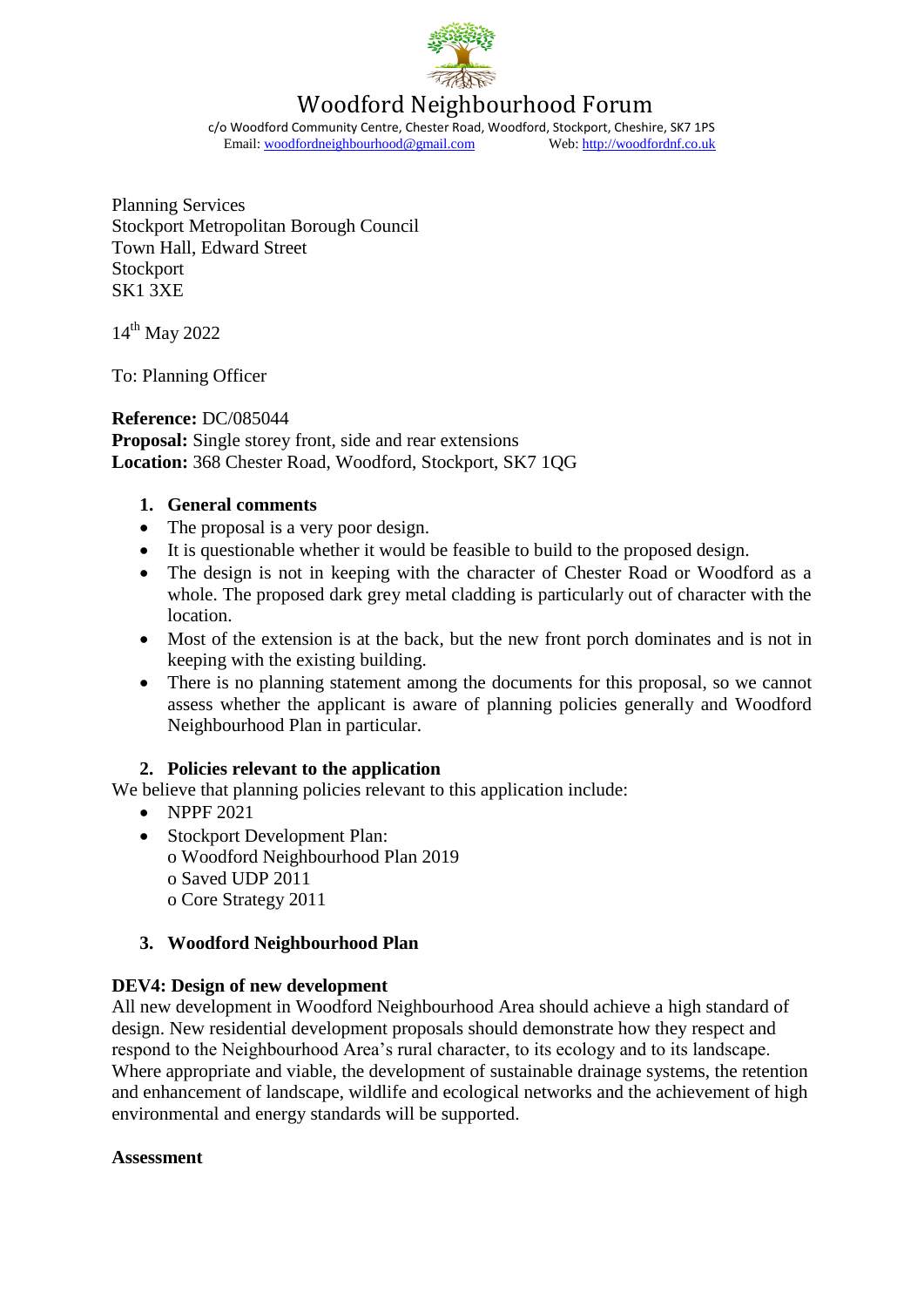2

We believe that the proposed development does not comply with this policy because it does not respond to the character of the Neighbourhood Plan Area. The cottage-like character of the existing dwelling would not be respected in terms of basic design principles, such as the form of layout, scale and design itself. See photographs in the Appendix.

### **4. Stockport Development Plan**

We believe that the proposal should be assessed against the following Core Strategy policies:

- SD-6, with particular regard to solar shading and passive ventilation to reduce the potential for overheating due to climate change.
- H-1, with regard to high quality design and responding to the landscape character of the area.
- CS-8, to assess whether it is high quality design which promotes a sense of place.
- SIE-3, to assess whether use of materials is appropriate to the location.

## **5. NPPF (2021)**

**Paragraph 130** states that:

Planning policies and decisions should ensure that developments:

a) will function well and add to the overall quality of the area, not just for the short term but over the lifetime of the development;

b) are visually attractive as a result of good architecture, layout and appropriate and effective landscaping;

c) are sympathetic to local character and history, including the surrounding built environment and landscape setting, while not preventing or discouraging appropriate innovation or change (such as increased densities);

d) establish or maintain a strong sense of place, using the arrangement of streets, spaces, building types and materials to create attractive, welcoming and distinctive places to live, work and visit;

e) optimise the potential of the site to accommodate and sustain an appropriate amount and mix of development (including green and other public space) and support local facilities and transport networks; and

f) create places that are safe, inclusive and accessible and which promote health and well-being, with a high standard of amenity for existing and future users; and where crime and disorder, and the fear of crime, do not undermine the quality of life or community cohesion and resilience.

#### **Assessment**

The proposed extensions fail to comply with paragraphs a, b, and c of this policy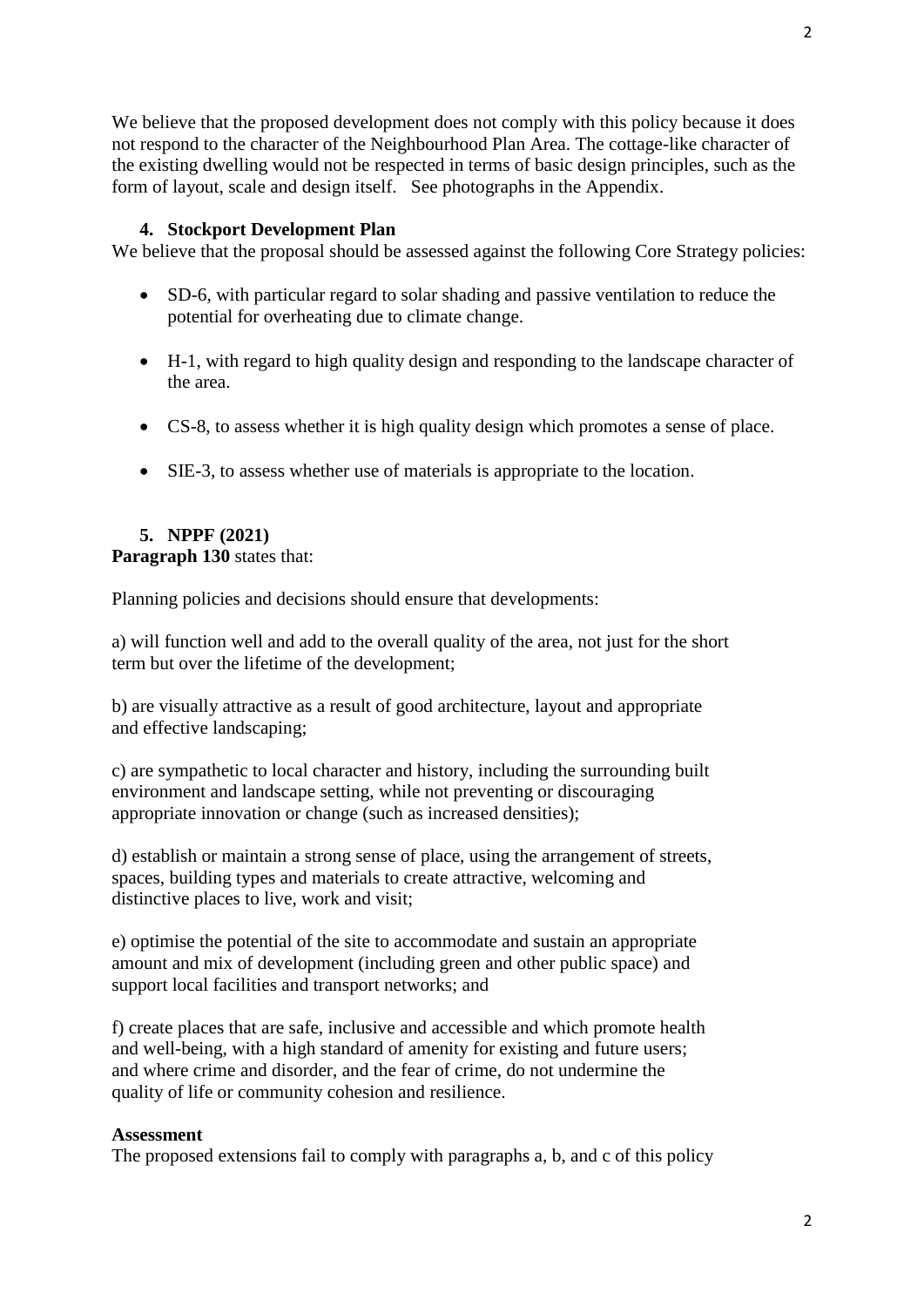Yours sincerely,

E.M. Jreason.

Evelyn Frearson On behalf of Woodford Neighbourhood Forum Management Committee